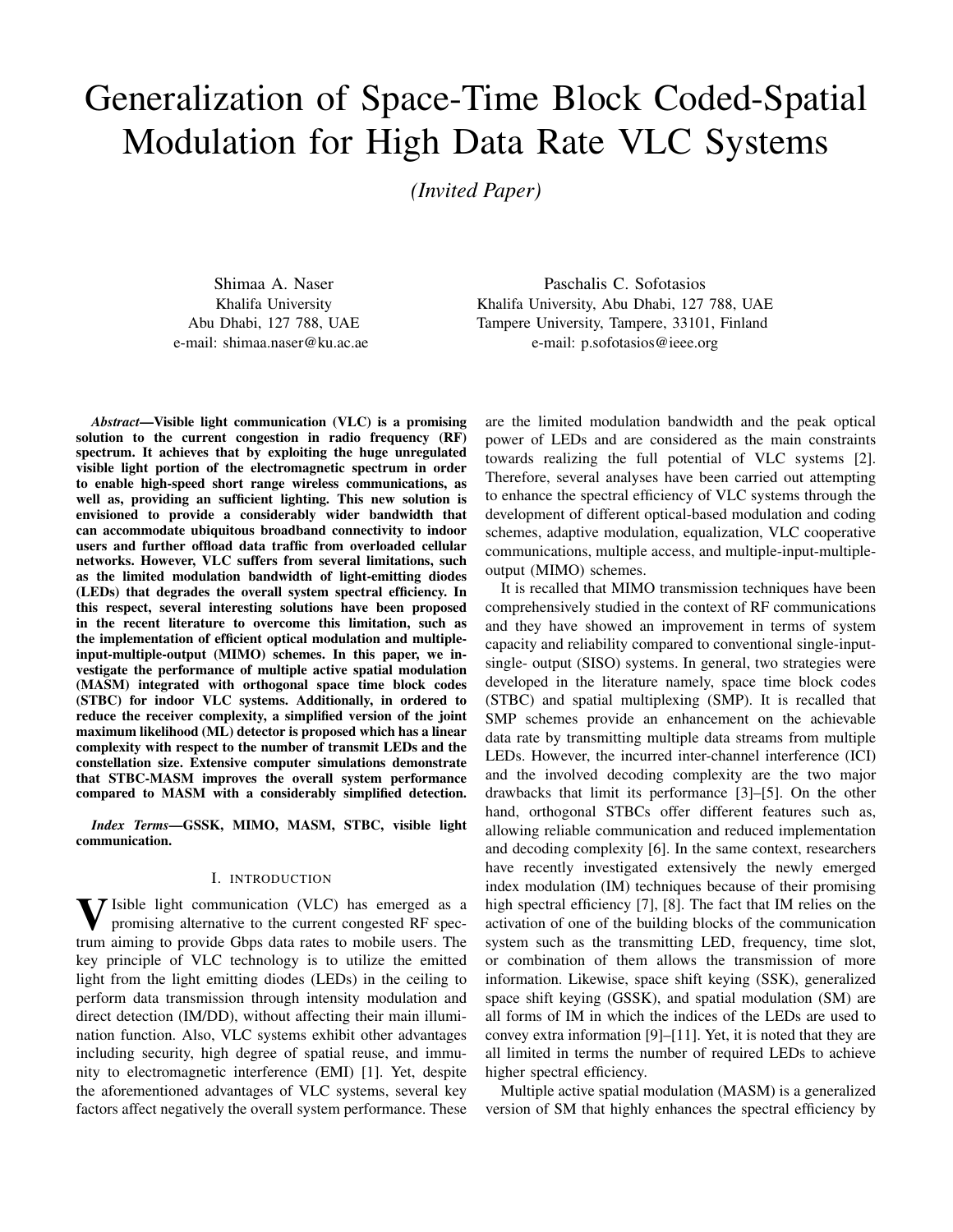

Fig. 1. Generalized STBC-MASM transmitter

conveying more information in both spatial and signal domains [12]–[14]. MASM relies on the activation of  $N_a$  LEDs out of  $N_t$  simultaneously based on spatial bits. Moreover, a distinct real non-negative M-ary symbols are transmitted from each active LED. It was shown in [15] that MASM achieves high spectral efficiency but, one of its major drawbacks is the degraded bit error rate (BER) performance particularly when the number of the activated LEDs increases as well as, when higher  $M$ -ary modulation size is used. Combining STBC with SM has achieved significant performance improvement over SM in RF systems by exploiting the advantages of both SM and STBC without any increment in the transmitted power [16], [17]. However, in the context of VLC systems, STBC-SM has not been investigated so far. With this motivation, the aim of this paper is to study the benefits of combining orthogonal STBC with MASM in VLC systems. To the best of the authors knowledge, the offered results are novel and have not been reported before in the open technical literature.

The remainder of this paper is organized as follows: In section II, we present the basic system and channel models. Generalization of Alamouti STBC for VLC systems for any number of active LEDs,  $N_a$ , and any M-ary PAM modulation size is introduced in section III, whereas Section IV introduces a simplified ML detection. In Section V we present the corresponding simulation results for the STBC-MASM and MASM techniques. Finally, Section VI summarizes and concludes the paper.

*Notations:* In what follows, boldface uppercase and lowercase represent matrices and vectors, respectively.  $(\cdot)^T$  denotes the transpose operation,  $|\cdot|$  is the absolute value operation, *I* is the identity matrix,  $\binom{N}{k}$  is the binomial coefficient,  $\lfloor x \rfloor$ is the largest integer less than or equal x,  $\lfloor x \rfloor_{2^p}$  is the largest integer less than or equal x, that is integer power of 2, and  $\mathcal{N}(0, \sigma^2)$  is a real-value Gaussian distribution with zero mean and variance  $\sigma^2$ .

#### II. SYSTEM AND CHANNEL MODELS

We consider an indoor downlink VLC multiple-input-singleoutput (MISO) system employing IM/DD of the optical carrier using LEDs. The room size is  $5 \times 5 \times 4$   $m<sup>3</sup>$  and is equipped with  $N_t$  transmit LEDs and a single photo detector (PD) receiver. Fig. 1 illustrates the basic system model of STBC-MASM. The coming bit stream is divided into two parts: the first  $\log_2(\lfloor \binom{N_t}{N_a} \rfloor_{2^p})$  are used to select the indices of the LEDs that will be activated, with  $N_a$  denoting the number

of active LEDs. Moreover, the other  $N_a \log_2(M)$  bits are initially modulated through  $M$ -ary pulse amplitude modulation (PAM) then, encoded using an orthogonal STBC to generate a codeword X that is transmitted through the active LEDs. Based on this, the received signal of the STBC-MASM system is expressed as

$$
\mathbf{y} = \frac{\eta}{N_a} \mathbf{X} \, \mathbf{h} + \mathbf{n},\tag{1}
$$

where,  $\eta$  is the PD responsivity and X is the transmitted codeword. Moreover, n is an additive white Gaussian noise (AWGN) with zero mean and variance  $\sigma^2 = \sigma_{shot}^2 + \sigma_{th}^2$ , which is the sum of ambient light shot noise and thermal noise, respectively<sup>1</sup>. Finally,  $h$  is the DC channel gain vector from the active LEDs to the PD, which is considered only due to the line of sight (LoS) and each component can be expressed as follows: [19]

$$
h_i = \begin{cases} \frac{A}{d_i^2} R_o(\varphi_i) T_s(\phi_i) g(\phi_i) \cos(\phi_i), & 0 \le \phi_i \le \phi_c \\ 0, & \text{otherwise,} \end{cases}
$$
 (2)

where  $A$  denotes the PD area,  $d_i$  is the distance between the  $i^{\text{th}}$  LED and PD,  $\varphi_i$  is the angle of transmission from the  $i^{\text{th}}$  LED to the PD,  $\phi_i$  is the incident angle with respect to the receiver, and  $\phi_c$  is the field of view (FoV) of the PD. Moreover,  $T_s(\phi_i)$  is the gain of the optical filter and  $g(\phi_i)$  is the gain of the optical concentrator, expressed as

$$
g(\phi_i) = \begin{cases} \frac{n^2}{\sin^2(\phi_c)}, & 0 \leq \phi_i \leq \phi_c \\ 0, & \phi_i > \phi_c, \end{cases}
$$
 (3)

where *n* is the refractive index, and  $R_o(\varphi_i)$  is the Lambertian radiant intensity given by the following:

$$
R_o(\varphi_i) = \frac{m+1}{2\pi} \left( \cos(\varphi_{k,i}) \right)^m, \tag{4}
$$

where  $m$  denotes the order of the Lambertian emission, which is expressed as

$$
m = \frac{-\ln(2)}{\ln\left(\cos(\varphi_{1/2})\right)},\tag{5}
$$

where  $\varphi_{1/2}$  denotes the LED semi-angle at half power.

In what follows, we provide a general procedure to produce any real orthogonal STBC with any M-ary PAM constellation size.

# III. GENERALIZED STBC FOR VLC SYSTEMS

In this section, we first consider the generalization of Alamouti STBC to any  $M$ -ary PAM symbols. Then, we provide a general procedure to produce real STBC for any number of active LEDs,  $N_a$ . To this end, we start with the well-known Alamouti STBC for two active LEDs, namely

$$
\mathbf{X}_2 = \left[ \begin{array}{cc} x_1 & x_2 \\ \bar{x_2} & x_1 \end{array} \right] \tag{6}
$$

<sup>1</sup>More details on the calculation of the noise variance are provided in [18].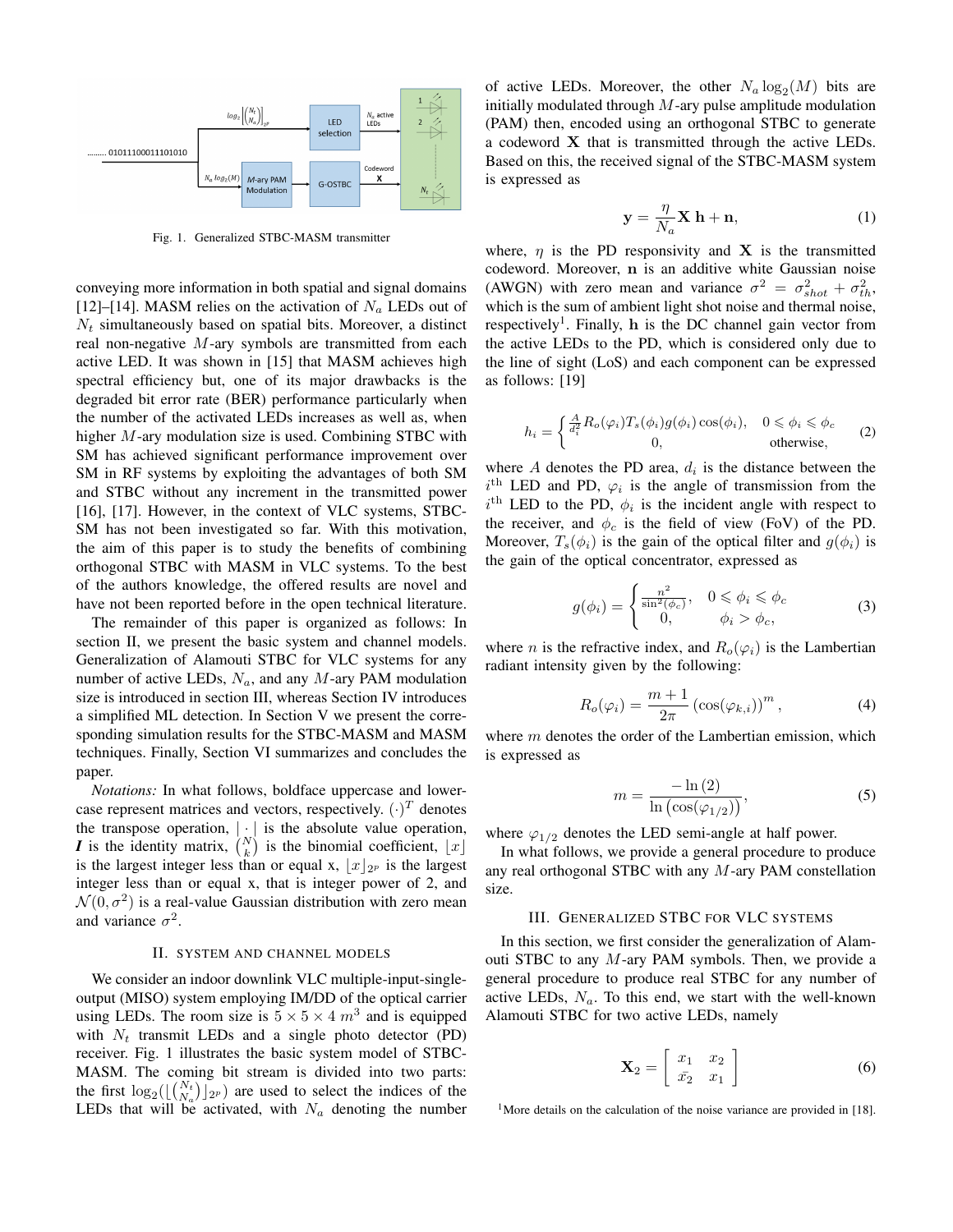where,  $x_1$  and  $x_2$  are real and positive PAM symbols. Moreover,  $\bar{x}_i$  denotes the complement of  $x_i$  which is for the case of on-off keying (OOK) and is calculated as  $\bar{x}_i = A - x_i$ . Yet, for any M-ary PAM constellation size, the symbols are defined as follows

$$
x_i \in \frac{2iI_p}{M+1}, \qquad i = 1, 2, \dots, M. \tag{7}
$$

where  $I_p$  is the average transmitted optical power. Based on the above, we defined the complement of the symbol  $x_i$  as follows

$$
\bar{x_i} = -x_i + \frac{2I_p}{M+1} + \frac{2MI_p}{M+1}, \qquad i = 1, 2, ..., M. \tag{8}
$$

Next, Alamouti STBC can be generalized to produce an  $N_a \times$  $N_a$  STBC of rate 1, which can be utilized to activate  $N_a$  LEDs, namely

$$
\mathbf{X_{N_a}} = \left[ \begin{array}{c|c} \mathbf{X}_{\frac{N_a}{2}}^1 & \mathbf{X}_{\frac{N_a}{2}}^2\\ \hline (\mathbf{X}_{\frac{N_a}{2}}^2)^T & \mathbf{X}_{\frac{N_a}{2}}^1 \end{array} \right] \tag{9}
$$

where  $X_{\frac{N_a}{2}}^1$  and  $X_{\frac{N_a}{2}}^2$  are the  $(N_a/2 \times N_a/2)$  STBC matrices for the first  $N_a/2$  and the last  $N_a/2$  symbols, respectively. The process starts by dividing the  $N_a \times N_a$  matrix into blocks of size  $N_a/2 \times$  $N_a/2$ . Then, each block is also divided into new sub-blocks until the smallest sub-block (i.e Alamouti matrix) is reached. For the sake of illustration, we will consider the special case of  $8 \times 8$  STBC matrix. First, we start with dividing the  $8 \times 8$  STBC matrix into blocks of size  $4 \times 4$  as follows:

$$
\mathbf{X}_8 = \begin{bmatrix} \mathbf{X}_4^1 & \mathbf{X}_4^2 \\ \hline (\mathbf{X}_4^2)^T & \mathbf{X}_4^1 \end{bmatrix} \tag{10}
$$

where  $X_4^1$  and  $X_4^2$  are  $4 \times 4$  codewords for  $(x_1, x_2, x_3, x_4)$  and  $(x_5, x_6, x_7, x_8)$ , respectively. After that, each block is divided into a smaller  $2 \times 2$  STBC sub-blocks as follows

$$
\mathbf{X}_4^1 = \left[ \begin{array}{c|c} \mathbf{X}_2^1 & \mathbf{X}_2^2 \\ \hline (\mathbf{X}_2^2)^T & \mathbf{X}_2^1 \end{array} \right], \mathbf{X}_4^2 = \left[ \begin{array}{c|c} \mathbf{X}_2^3 & \mathbf{X}_2^4 \\ \hline (\mathbf{X}_2^4)^T & \mathbf{X}_2^3 \end{array} \right] \tag{11}
$$

where  $X_2^1$  and  $X_2^2$  are Alamouti STBC codewords for  $(x_1, x_2)$  and  $(x_3, x_4)$ , respectively. On the other hand,  $\mathbf{X}_2^3$  and  $\mathbf{X}_2^4$  are Alamouti STBC codewords for  $(x_5, x_6)$  and  $(x_7, x_8)$ , respectively. Note that the generated codwords satisfy the orthogonality condition  $X_i^T X_i = I$ .

## IV. PROPOSED SIMPLE ML DECODING

In this section, we propose the design of a simplified version of the ML detector. Using the received vector y in equation (1), the joint ML detector would decide on the indices and signal domain symbols jointly after  $T$  time slots based on the minimum distance between the received vector y and all potential combinations, i.e.

$$
[\hat{\ell}, \hat{\mathbf{X}}] = \arg \min_{\tilde{\ell} \in \ell, \tilde{\mathbf{X}} \in \mathbb{X}} \left\| \mathbf{y} - \frac{\eta}{N_a} \tilde{\mathbf{X}} \mathbf{h}_{\tilde{\ell}} \right\|^2 \tag{12}
$$

It is noted here that joint ML detection requires the search over all  $M^{N_a} \times \lfloor {N_t \choose N_a} \rfloor_{2^p}$  combinations, which in turn increases the detector complexity. The orthogonal property of STBCs allows the symbols  $x_i$ 's to be decoded independently. Which reduces the complexity to  $M \times N_a \times \lfloor \binom{N_t}{N_a} \rfloor_{2^p}$ . We also propose a detector that reduces the



Fig. 2. LEDs and user placements in  $5 \times 5 \times 4$   $m<sup>3</sup>$  room.

complexity furthermore to  $M N_a + \lfloor {N_t \choose N_a} \rfloor_{2^p}$  by breaking-down the detection process into two stages. The first stage involves the detection of the indices by considering the conditional ML detection (blind receiver) and assuming equally probable symbols as follows:

$$
\hat{\ell} = \arg\min_{\tilde{\ell} \in \ell} \left\| \min_{X \in \mathbb{X}} \left[ \left( \mathbf{y} - \frac{\eta}{N_a} \mathbf{X} \mathbf{h}_{\tilde{\ell}} \right) \middle| \mathbf{X} \right] \right\|^2.
$$
 (13)

To this effect and since the generated STBC are orthogonal, the received signal can be processed using the effective detected channel gain matrix (assuming that the indices are decoded correctly) to decouple the signal domain symbols, yielding

$$
\mathbf{H}_{\mathbf{l}_{\mathbf{eff}}}^{\mathbf{T}} \mathbf{y} = \check{\mathbf{y}} = \|\mathbf{h}_{\ell}\|^2 \cdot \frac{\eta}{N_a} I. \ \mathbf{x} + \mathbf{z}, \tag{14}
$$

where,  $x$  is the vector of the transmitted symbols, and  $z$  is an AWGN vector with each component having a zero mean and a variance of  $\sigma^2 \|\mathbf{h}_\ell\|^2$ . Finally, a conventional signal domain ML detector is utilized to decide on each transmitted symbol separately, namely

$$
\hat{x_i} = \arg\min_{\tilde{x_i} \in \chi} \left| \tilde{y_i} - ||\mathbf{h}_{\ell}||^2 \cdot \frac{\eta}{N_a} \tilde{x_i} \right|^2.
$$
 (15)

To the best of the authors' knowledge, the offered results have not been previously reported in the open technical literature.

#### V. SIMULATION

This section provides a thorough comparison of the performance of the STBC-MASM with that of MASM. To this end, we consider an indoor VLC environment where the room dimension is  $5 \times 5 \times 4$   $m^3$ . In addition, there are six transmit LEDs which are assumed to radiate perpendicularly from the ceiling to the floor. On the other hand, the receiver is located randomly on a desk at 0.8 m height from the floor and is assumed to be fixed throughout the simulations. The receiver is also assumed to be perpendicularly oriented from the desk to the ceiling. The positions of the transmit LEDs and the receiver are well illustrated in Fig. 2. The half-illuminance semi-angle of the LED is set to  $60^{\circ}$ , which is a typical value for commercially-available highbrightness LEDs. For convenience, all the parameters involved in our simulations are summarized in Table.I.

A comparison between MASM and STBC-MASM systems in terms of the BER performance is considered in Fig. 3. It is evident that integrating STBC with MASM improves significantly the BER even for a single PD receiver and for large constellation size M. For instance at  $M = 2$ , more than 20 dB is required to achieve a BER of 10<sup>-3</sup> using MASM compared to STBC-SM. Additionally, STBC-MASM user exhibits a good BER performance in the typical transmit SNR range for VLC system, where the received SNR in this case has an offset of 120 dB since the channel gain is in the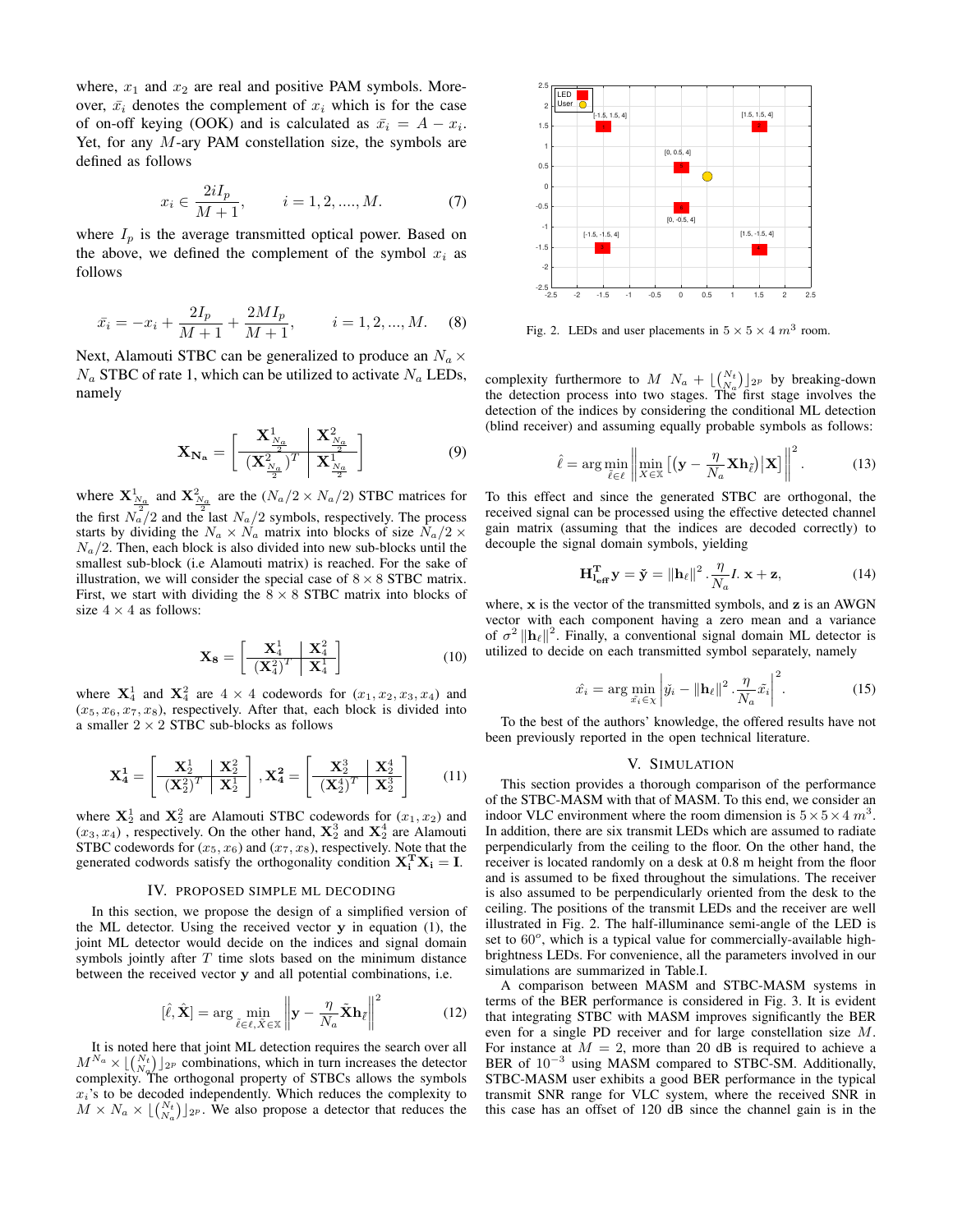TABLE I SIMULATION PARAMETERS.

| <b>Parameter</b>       | Symbol          | Value                    |
|------------------------|-----------------|--------------------------|
| Room dimensions        |                 | $5 \times 5 \times 4m^3$ |
| LED beam angle         | $\varphi_{1/2}$ | $60^\circ$               |
| PD area                |                 | $1 \, cm^2$              |
| Refractive index of PD | $\eta$          | 1.5                      |
| Gain of optical filter | $T_s(\phi_i)$   |                          |
| FoV of PD              | $\phi_c$        | $60^o$                   |
| PD responsivity        | R               |                          |

order of  $10^{-6}$ . Moreover, it can be seen that the derived bound on the BER for the proposed detector forms an upper bound that is very tight at high SNR values. For more fair comparison, we consider the BER performance for both schemes for a fixed spectral efficiency  $\eta$  of 4 and 5 bpcu, as depicted in Fig. 4. We observe that, STBC-MASM provides an enhancement on the system reliability compared to MASM in the typical SNR range for VLC systems. For instance, for  $\eta = 4$  at transmit SNR=160 dB, the BER performance for STBC-MASM and MASM, is  $10^{-4}$  and  $10^{-3}$ , respectively.

Finally, a comparison in terms of the achievable throughput for both schemes is illustrated in Fig. 5. We observe that, in the typical SNR range, the throughput gap between the two schemes decreases as the constellation size increases, which is due to the high BER occurs in the case of MASM. Meanwhile, it is shown that using STBC codes improves the BER performance, which would reflects on the achievable data rate.



Fig. 3. BER performance comparison versus  $N_t = 6$ ,  $N_a = 2$ , and  $N_r = 1$ for transmit SNR.

# VI. CONCLUSION

In this paper, we considered the performance of a high-rate low complexity MIMO transmission STBC-MASM scheme for VLC systems. Moreover, a general technique has been presented to construct any STBC-MASM scheme for any constellation size and any number of transmitting LEDs. It has been shown through out simulations that STBC-MASM is a promising MIMO technique for indoor VLC system that offers improved system BER performance and throughput compared to MASM. To achieve that, part of the bit stream was used to activate a group of the available LEDs, while the other part of the bit stream is conveyed through space time coded intensity modulation. Moreover, it has been shown through simulations that



Fig. 4. BER performance comparison between STBC-MASM and MASM for spectral efficiencies of 4 and 5 bpcu. Black lines account for 4 bpcu and blue lines account for 5 bpcu.



Fig. 5. Rate performance comparison between STBC-MASM and MASM for  $N_t = 6$ ,  $N_a = 2$ , and  $N_r = 1$  versus transmit SNR.

STBC-MASM maintains a good performance even in correlated channels and showed an improved throughput as the constellation size increases compared to MASM. The offered results are novel and provided meaningful insights that will be useful in the design and deployment of VLC systems.

# ACKNOWLEDGMENT

This work was supported by Khalifa University under Grant KU/FSU-8474000122 and Grant KU/RC1-C2PS-T2/8474000137.

### **REFERENCES**

[1] L. Grobe, A. Paraskevopoulos, J. Hilt, D. Schulz, F. Lassak, F. Hartlieb, C. Kottke, V. Jungnickel, and K. Langer, "High-speed visible light communication systems," *IEEE Commun. Mag.*, vol. 51, no. 12, pp. 60–66, Dec. 2013.